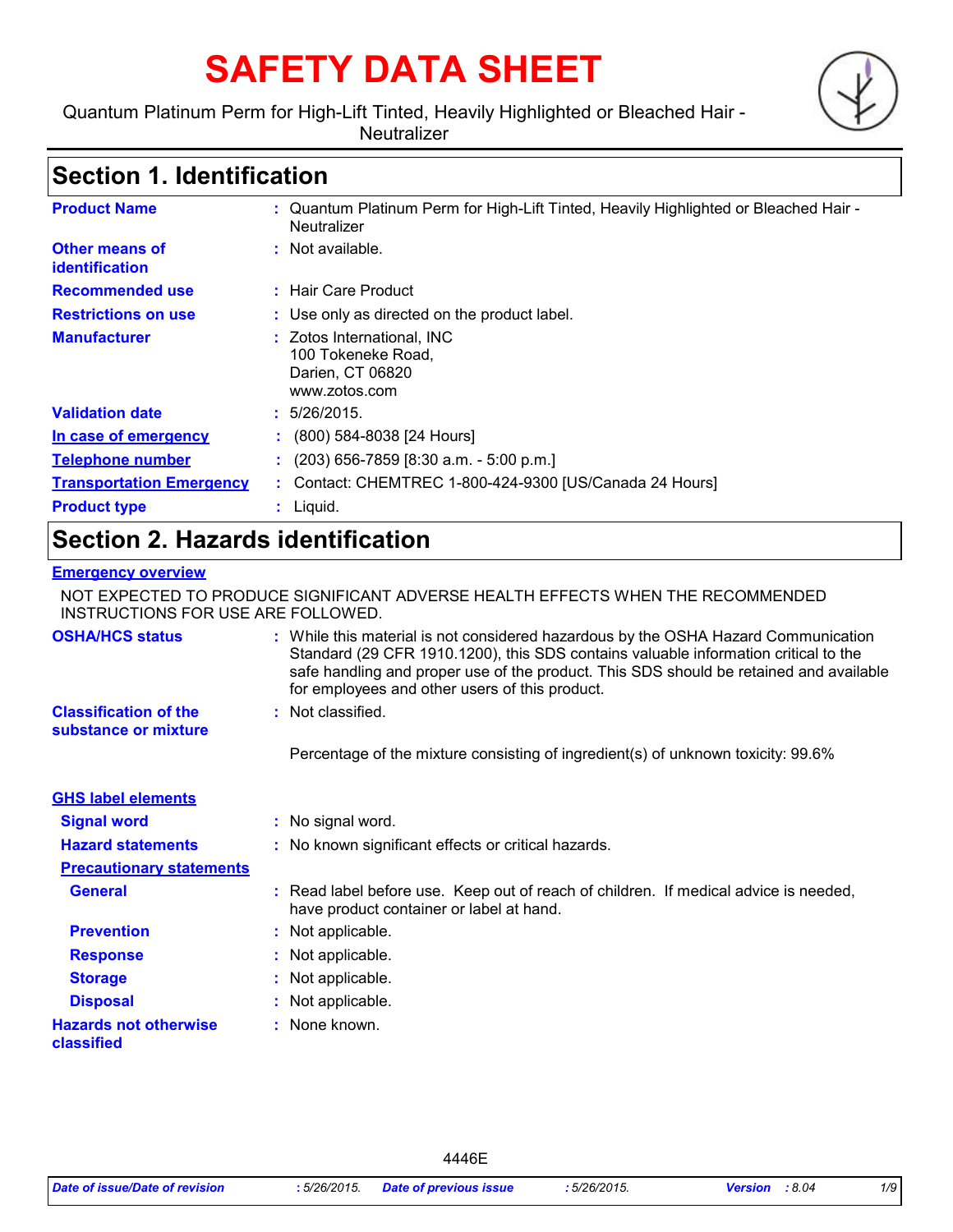### **Section 3. Composition/information on ingredients**

**Substance/mixture :**

```
: Mixture
```
**United States**

| <b>Name</b>       | $\mathbf{a}$<br>70 | <b>CAS number</b> |
|-------------------|--------------------|-------------------|
| hydrogen peroxide | 2.18               | 7722-84-1         |

Any concentration shown as a range is to protect confidentiality or is due to batch variation.

**There are no additional ingredients present which, within the current knowledge of the supplier and in the concentrations applicable, are classified as hazardous to health or the environment and hence require reporting in this section.**

**Occupational exposure limits, if available, are listed in Section 8.**

### **Section 4. First aid measures**

| <b>Description of necessary first aid measures</b> |                                                                                                                                         |
|----------------------------------------------------|-----------------------------------------------------------------------------------------------------------------------------------------|
| <b>Eye contact</b>                                 | : Immediately flush eyes with running water for at least 15 minutes, keeping eyelids open.<br>Get medical attention if you feel unwell. |
| <b>Inhalation</b>                                  | : Remove victim to fresh air and keep at rest in a position comfortable for breathing. Get<br>medical attention if you feel unwell.     |
| <b>Skin contact</b>                                | : Wash the contaminated skin gently and thoroughly with running water and non-abrasive<br>soap.                                         |
| <b>Ingestion</b>                                   | : Call physician immediately.                                                                                                           |
|                                                    | Indication of immediate medical attention and special treatment needed, if necessary                                                    |
| <b>Notes to physician</b>                          | : Treat symptomatically.                                                                                                                |
| <b>Specific treatments</b>                         | : No specific treatment.                                                                                                                |
| <b>Protection of first-aiders</b>                  | : Use suitable protective equipment (section 8).                                                                                        |

#### **See toxicological information (Section 11)**

### **Section 5. Fire-fighting measures**

| <b>Extinguishing media</b>                               |                                                                                                                                                                                                     |
|----------------------------------------------------------|-----------------------------------------------------------------------------------------------------------------------------------------------------------------------------------------------------|
| <b>Suitable extinguishing</b><br>media                   | : Use an extinguishing agent suitable for the surrounding fire.                                                                                                                                     |
| <b>Unsuitable extinguishing</b><br>media                 | : None known.                                                                                                                                                                                       |
| <b>Specific hazards arising</b><br>from the chemical     | : In a fire or if heated, a pressure increase will occur and the container may burst.                                                                                                               |
| <b>Hazardous thermal</b><br>decomposition products       | Decomposition products may include the following materials:<br>carbon dioxide<br>carbon monoxide<br>nitrogen oxides<br>halogenated compounds                                                        |
| <b>Special protective actions</b><br>for fire-fighters   | : Promptly isolate the scene by removing all persons from the vicinity of the incident if<br>there is a fire. No action shall be taken involving any personal risk or without suitable<br>training. |
| <b>Special protective</b><br>equipment for fire-fighters | Fire-fighters should wear appropriate protective equipment and self-contained breathing<br>apparatus (SCBA) with a full face-piece operated in positive pressure mode.                              |
|                                                          |                                                                                                                                                                                                     |

|                                |              | 446F                          |           |                         |     |
|--------------------------------|--------------|-------------------------------|-----------|-------------------------|-----|
| Date of issue/Date of revision | : 5/26/2015. | <b>Date of previous issue</b> | 5/26/2015 | :8.04<br><b>Version</b> | 2/9 |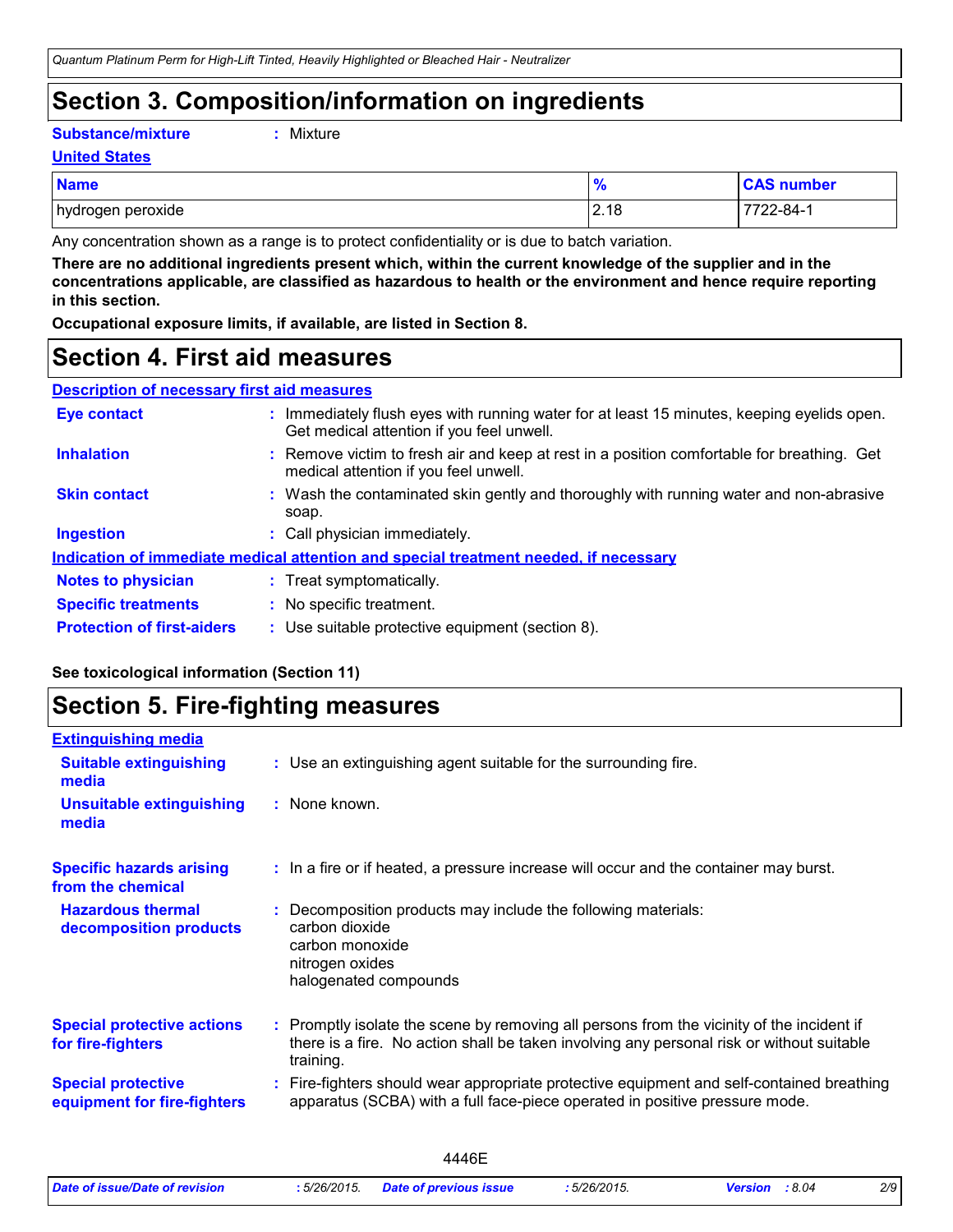*Quantum Platinum Perm for High-Lift Tinted, Heavily Highlighted or Bleached Hair - Neutralizer*

### **Section 6. Accidental release measures**

|                                                              | <b>Personal precautions, protective equipment and emergency procedures</b>                                                                                                                                                                                                                                                                    |
|--------------------------------------------------------------|-----------------------------------------------------------------------------------------------------------------------------------------------------------------------------------------------------------------------------------------------------------------------------------------------------------------------------------------------|
| For non-emergency<br>personnel                               | : No action shall be taken involving any personal risk or without suitable training.<br>Evacuate surrounding areas. Keep unnecessary and unprotected personnel from<br>entering. Do not touch or walk through spilled material. Put on appropriate personal<br>protective equipment.                                                          |
|                                                              | For emergency responders : If specialised clothing is required to deal with the spillage, take note of any information<br>in Section 8 on suitable and unsuitable materials. See also the information in "For non-<br>emergency personnel".                                                                                                   |
| <b>Environmental precautions</b>                             | : Avoid dispersal of spilled material and runoff and contact with soil, waterways, drains<br>and sewers. Inform the relevant authorities if the product has caused environmental<br>pollution (sewers, waterways, soil or air).                                                                                                               |
| <b>Methods and materials for containment and cleaning up</b> |                                                                                                                                                                                                                                                                                                                                               |
| <b>Small spill</b>                                           | : Stop leak if without risk. Dilute with water and mop up if water-soluble.                                                                                                                                                                                                                                                                   |
| <b>Large spill</b>                                           | : Stop leak if without risk. Contain and collect spillage with non-combustible, absorbent<br>material e.g. sand, earth, vermiculite or diatomaceous earth and place in container for<br>disposal according to local regulations (see Section 13). Note: see Section 1 for<br>emergency contact information and Section 13 for waste disposal. |

### **Section 7. Handling and storage**

#### **Precautions for safe handling**

| <b>Protective measures</b>                                                | : Put on appropriate personal protective equipment (see Section 8).                                                                                                                                                                                                                |
|---------------------------------------------------------------------------|------------------------------------------------------------------------------------------------------------------------------------------------------------------------------------------------------------------------------------------------------------------------------------|
| <b>Advice on general</b><br>occupational hygiene                          | : Eating, drinking and smoking should be prohibited in areas where this material is<br>handled, stored and processed. Remove contaminated clothing and protective<br>equipment before entering eating areas. See also Section 8 for additional information<br>on hygiene measures. |
| <b>Conditions for safe storage,</b><br>including any<br>incompatibilities | Store in accordance with local regulations. Store in original container protected from<br>direct sunlight in a dry, cool and well-ventilated area, away from incompatible materials<br>(see Section 10) and food and drink.                                                        |

### **Section 8. Exposure controls/personal protection**

#### **United States**

#### **Control parameters**

#### **Occupational exposure limits**

| <b>Ingredient name</b> | <b>Exposure limits</b>                                                                                                                                                                                                                                 |
|------------------------|--------------------------------------------------------------------------------------------------------------------------------------------------------------------------------------------------------------------------------------------------------|
| hydrogen peroxide      | <b>ACGIH TLV (United States, 4/2014).</b><br>TWA: 1 ppm 8 hours.<br>TWA: 1.4 mg/m <sup>3</sup> 8 hours.<br>OSHA PEL 1989 (United States, 3/1989).<br>TWA: 1 ppm 8 hours.<br>TWA: 1.4 mg/m <sup>3</sup> 8 hours.<br>NIOSH REL (United States, 10/2013). |
|                        | TWA: 1 ppm 10 hours.<br>TWA: 1.4 mg/m <sup>3</sup> 10 hours.<br>OSHA PEL (United States, 2/2013).<br>TWA: 1 ppm 8 hours.<br>TWA: $1.4 \text{ mg/m}^3$ 8 hours.                                                                                         |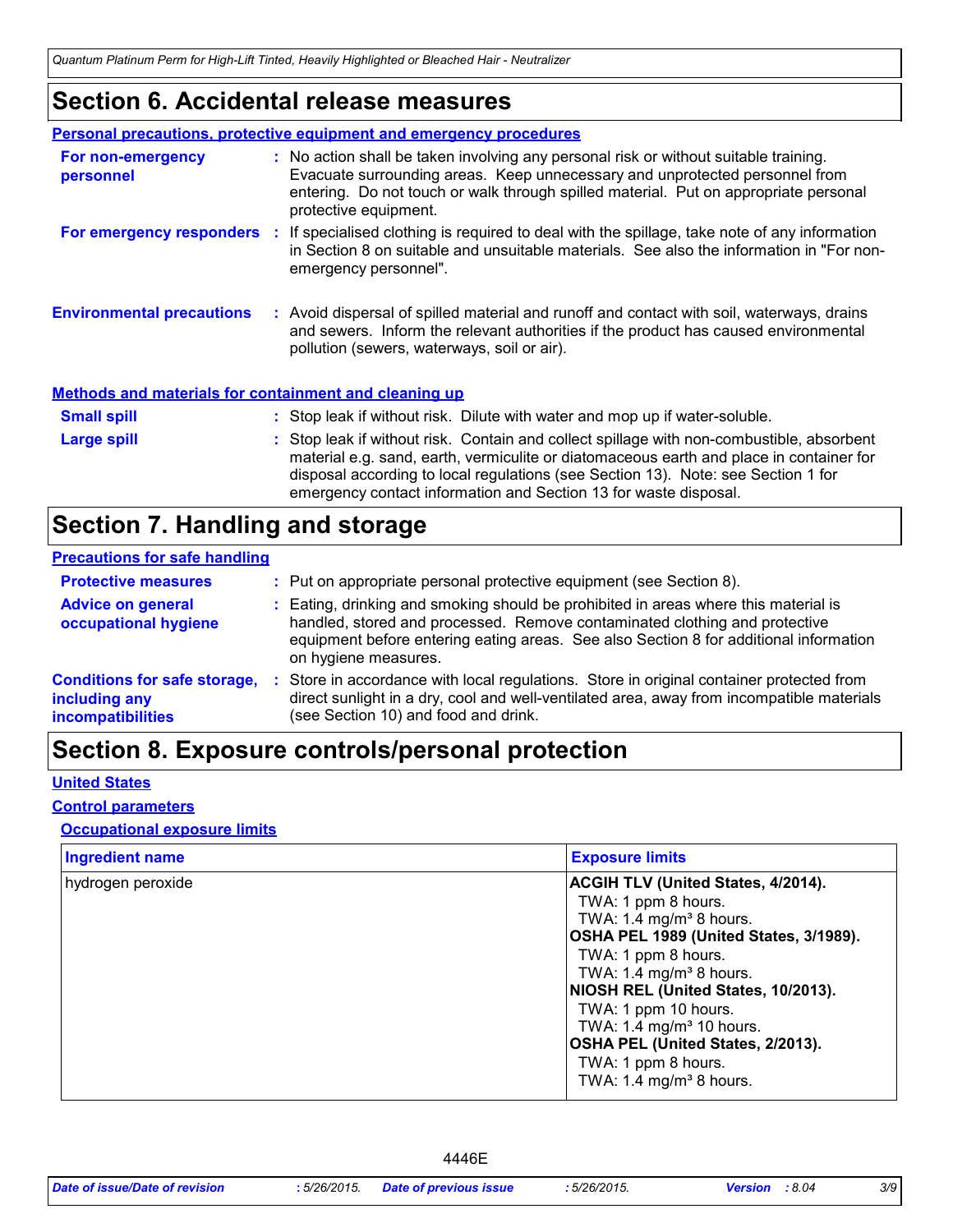### **Section 8. Exposure controls/personal protection**

| <b>Appropriate engineering</b>                   | : Good general ventilation should be sufficient to control worker exposure to airborne                                                                                                                                                                                                                                          |
|--------------------------------------------------|---------------------------------------------------------------------------------------------------------------------------------------------------------------------------------------------------------------------------------------------------------------------------------------------------------------------------------|
| <b>controls</b>                                  | contaminants.                                                                                                                                                                                                                                                                                                                   |
| <b>Environmental exposure</b><br><b>controls</b> | : Emissions from ventilation or work process equipment should be checked to ensure<br>they comply with the requirements of environmental protection legislation. In some<br>cases, fume scrubbers, filters or engineering modifications to the process equipment<br>will be necessary to reduce emissions to acceptable levels. |

| <b>Individual protection measures</b> |                                                                                                                                                                                                                                                                                                                            |
|---------------------------------------|----------------------------------------------------------------------------------------------------------------------------------------------------------------------------------------------------------------------------------------------------------------------------------------------------------------------------|
| <b>Hygiene measures</b>               |                                                                                                                                                                                                                                                                                                                            |
| <b>Hygiene measures</b>               | : When using do not eat, drink or smoke.                                                                                                                                                                                                                                                                                   |
| <b>Eye/face protection</b>            | : None.                                                                                                                                                                                                                                                                                                                    |
| <b>Skin protection</b>                |                                                                                                                                                                                                                                                                                                                            |
| <b>Hand protection</b>                | $:$ None.                                                                                                                                                                                                                                                                                                                  |
| <b>Body protection</b>                | : Wear suitable protective clothing.                                                                                                                                                                                                                                                                                       |
| <b>Other skin protection</b>          | : Appropriate footwear and any additional skin protection measures should be selected<br>based on the task being performed and the risks involved and should be approved by a<br>specialist before handling this product.                                                                                                  |
| <b>Other skin protection</b>          | : Appropriate footwear and any additional skin protection measures should be selected<br>based on the task being performed and the risks involved and should be approved by a<br>specialist before handling this product.                                                                                                  |
| <b>Respiratory protection</b>         | : Use a properly fitted, air-purifying or air-fed respirator complying with an approved<br>standard if a risk assessment indicates this is necessary. Respirator selection must be<br>based on known or anticipated exposure levels, the hazards of the product and the safe<br>working limits of the selected respirator. |

**Consult local authorities for acceptable exposure limits.**

### **Section 9. Physical and chemical properties**

| <b>Appearance</b>       |                               |
|-------------------------|-------------------------------|
| <b>Physical state</b>   | : Liquid. [Viscous liquid.]   |
| <b>Color</b>            | : Off-white.                  |
| Odor                    | $:$ Fragrant.                 |
| pH                      | : 3 to 4                      |
| <b>Boiling point</b>    | : >100°C (>212°F)             |
| <b>Flash point</b>      | : Closed cup: Not applicable. |
| <b>Relative density</b> | $: 1.004$ to 1.01             |

### **Section 10. Stability and reactivity**

| <b>Reactivity</b>                            | : No specific test data related to reactivity available for this product or its ingredients. |
|----------------------------------------------|----------------------------------------------------------------------------------------------|
| <b>Chemical stability</b>                    | : The product is stable.                                                                     |
| <b>Possibility of hazardous</b><br>reactions | : Under normal conditions of storage and use, hazardous reactions will not occur.            |
| <b>Conditions to avoid</b>                   | : No specific data.                                                                          |
| <b>Incompatible materials</b>                | No specific data.<br>÷.                                                                      |
|                                              | 4446E                                                                                        |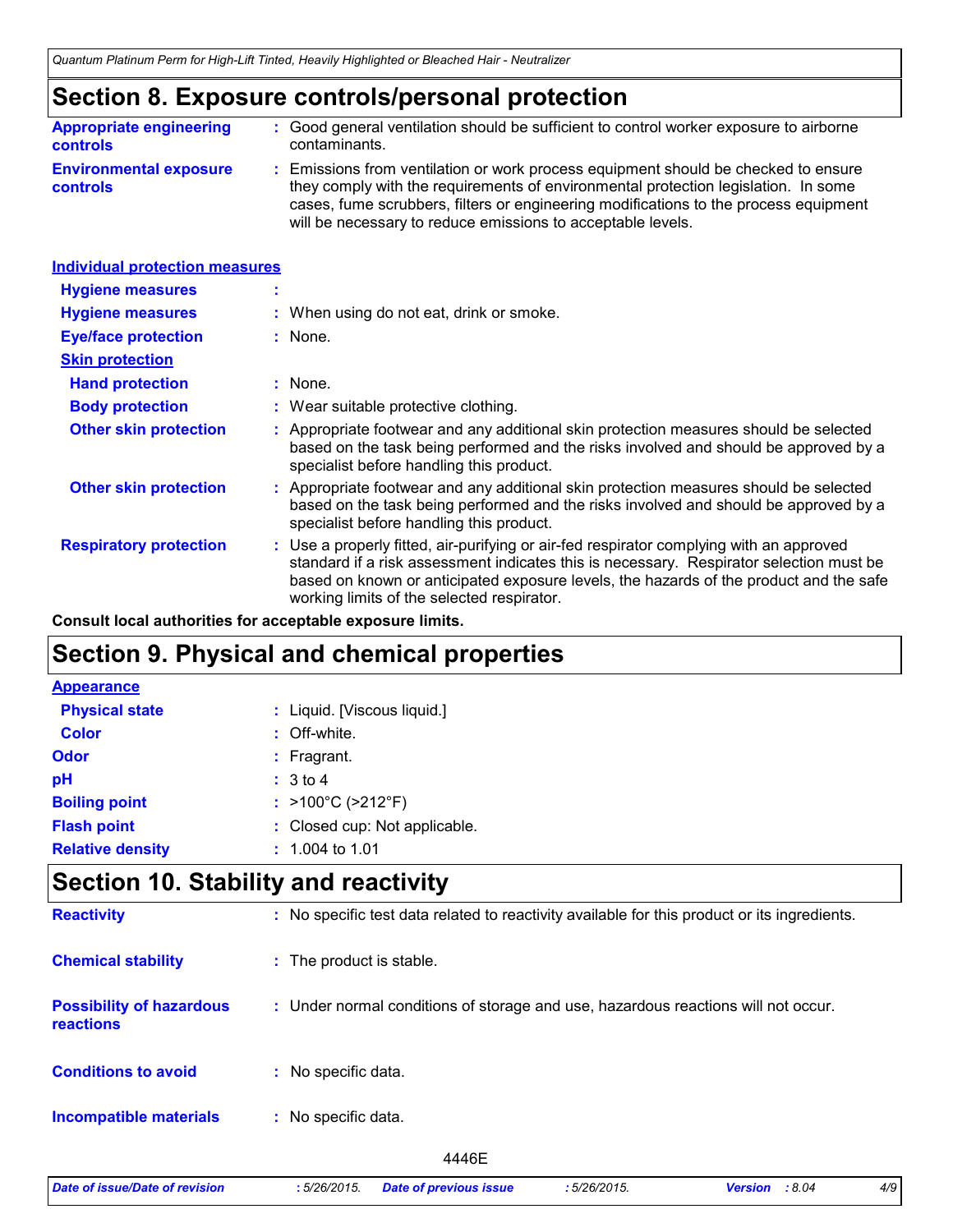*Quantum Platinum Perm for High-Lift Tinted, Heavily Highlighted or Bleached Hair - Neutralizer*

### **Section 10. Stability and reactivity**

**Hazardous decomposition products**

Under normal conditions of storage and use, hazardous decomposition products should **:** not be produced.

### **Section 11. Toxicological information**

#### **United States**

**Information on toxicological effects**

#### **Acute toxicity**

Not available.

#### **Irritation/Corrosion**

| <b>Product/ingredient name</b> | <b>Result</b>           | <b>Species</b> | <b>Score</b> | <b>Exposure</b> | <b>Observation</b> |
|--------------------------------|-------------------------|----------------|--------------|-----------------|--------------------|
| hydrogen peroxide              | IEves - Severe irritant | Rabbit         |              | milligrams      |                    |

#### **Sensitization**

Not available.

#### **Mutagenicity**

Not available.

#### **Carcinogenicity**

Not available.

#### **Classification**

| <b>Product/ingredient name</b> | <b>OSHA</b> | <b>IARC</b> | <b>NTP</b> |
|--------------------------------|-------------|-------------|------------|
| hydrogen peroxide              |             |             |            |

#### **Reproductive toxicity**

Not available.

#### **Teratogenicity**

Not available.

#### **Specific target organ toxicity (single exposure)**

Not available.

### **Specific target organ toxicity (repeated exposure)**

Not available.

#### **Aspiration hazard**

Not available.

#### **Information on the likely routes of exposure :** Not available.

| <b>Potential acute health effects</b> |    |                                                                                                                     |
|---------------------------------------|----|---------------------------------------------------------------------------------------------------------------------|
| <b>Eye contact</b>                    |    | : No known significant effects or critical hazards.                                                                 |
| <b>Inhalation</b>                     |    | Exposure to decomposition products may cause a health hazard. Serious effects may<br>be delayed following exposure. |
| <b>Skin contact</b>                   |    | : No known significant effects or critical hazards.                                                                 |
| <b>Ingestion</b>                      |    | : No known significant effects or critical hazards.                                                                 |
|                                       |    | Symptoms related to the physical, chemical and toxicological characteristics                                        |
| <b>Eye contact</b>                    | ÷. | No specific data.                                                                                                   |
| <b>Inhalation</b>                     |    | : No specific data.                                                                                                 |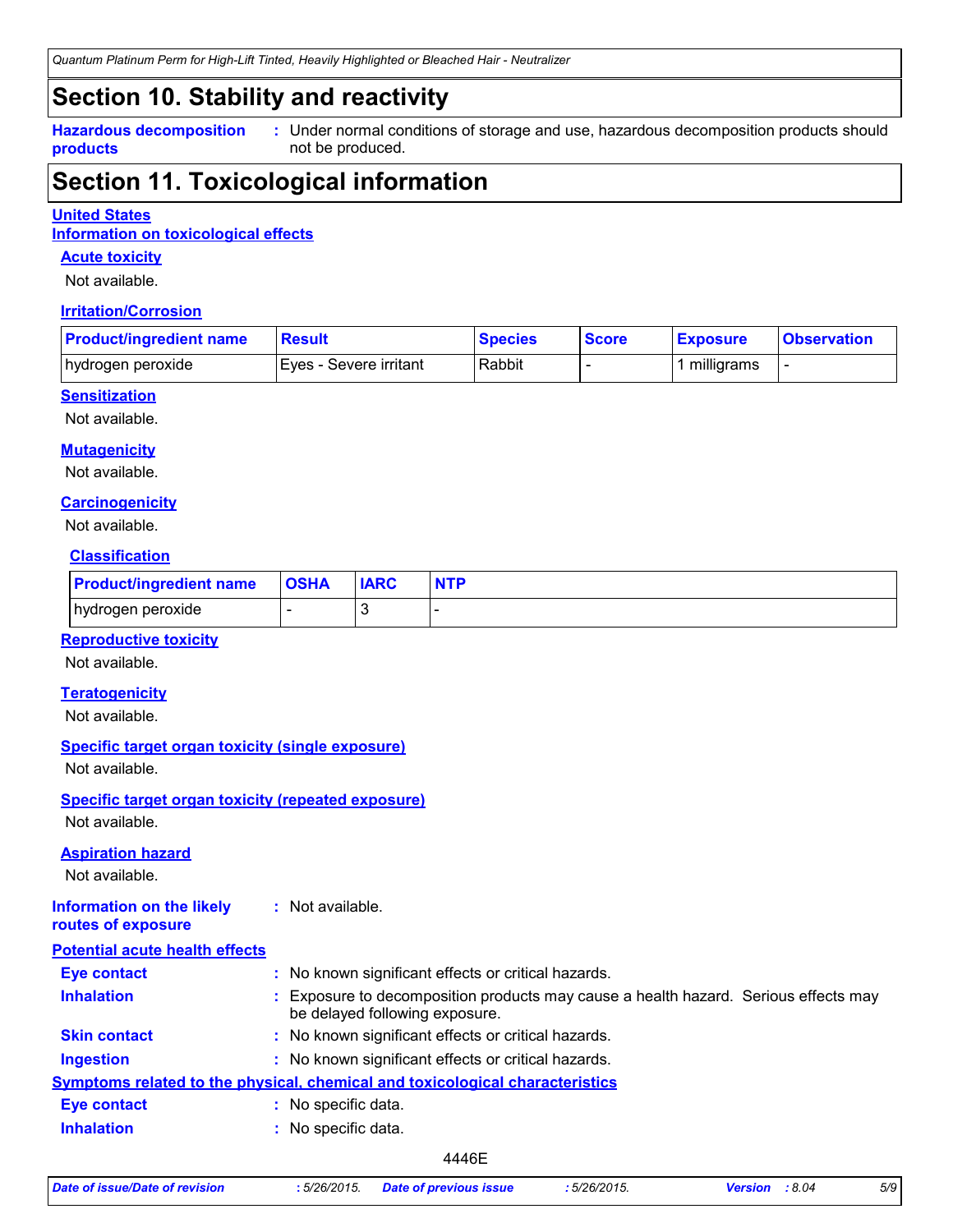### **Section 11. Toxicological information**

| <b>Skin contact</b>                               | : No specific data.                                                                      |
|---------------------------------------------------|------------------------------------------------------------------------------------------|
| <b>Ingestion</b>                                  | : No specific data.                                                                      |
|                                                   | Delayed and immediate effects and also chronic effects from short and long term exposure |
| <b>Short term exposure</b>                        |                                                                                          |
| <b>Potential immediate</b><br>effects             | : Not available.                                                                         |
| <b>Potential delayed effects</b>                  | : Not available.                                                                         |
| <b>Long term exposure</b>                         |                                                                                          |
| <b>Potential immediate</b><br>effects             | : Not available.                                                                         |
| <b>Potential delayed effects : Not available.</b> |                                                                                          |
| <b>Potential chronic health effects</b>           |                                                                                          |
| Not available.                                    |                                                                                          |
| <b>General</b>                                    | : No known significant effects or critical hazards.                                      |
| <b>Carcinogenicity</b>                            | : No known significant effects or critical hazards.                                      |
| <b>Mutagenicity</b>                               | : No known significant effects or critical hazards.                                      |
| <b>Teratogenicity</b>                             | : No known significant effects or critical hazards.                                      |
| <b>Developmental effects</b>                      | : No known significant effects or critical hazards.                                      |
| <b>Fertility effects</b>                          | : No known significant effects or critical hazards.                                      |
| <b>Numerical measures of toxicity</b>             |                                                                                          |
| <b>Acute toxicity estimates</b>                   |                                                                                          |
| Not available.                                    |                                                                                          |

## **Section 12. Ecological information**

### **United States**

#### **Toxicity**

| <b>Product/ingredient name</b> | <b>Result</b>                      | <b>Species</b>                                               | <b>Exposure</b> |
|--------------------------------|------------------------------------|--------------------------------------------------------------|-----------------|
| hydrogen peroxide              | Acute EC50 1.2 mg/l Marine water   | Algae - Dunaliella tertiolecta -<br>Exponential growth phase | 72 hours        |
|                                | Acute EC50 5.38 mg/l Fresh water   | Algae - Pseudokirchneriella<br>subcapitata                   | 96 hours        |
|                                | Acute EC50 2320 µg/l Fresh water   | Daphnia - Daphnia magna -<br>Neonate                         | 48 hours        |
|                                | Acute LC50 93 ppm Fresh water      | Fish - Oncorhynchus mykiss                                   | 96 hours        |
|                                | Chronic NOEC 989.7 ppm Fresh water | Fish - Oncorhynchus<br>Itshawytscha - Egg                    | 43 days         |

#### **Persistence and degradability**

Not available.

#### **Bioaccumulative potential**

| <b>Product/ingredient name</b>                           | $LogP_{ow}$                                         | <b>BCF</b> | <b>Potential</b> |
|----------------------------------------------------------|-----------------------------------------------------|------------|------------------|
| hydrogen peroxide                                        | $-1.36$                                             |            | low              |
| <b>Mobility in soil</b><br><b>Soil/water partition</b>   | : Not available.                                    |            |                  |
| <b>coefficient (Koc)</b><br><b>Other adverse effects</b> | : No known significant effects or critical hazards. |            |                  |

| Date of issue/Date of revision | :5/26/2015. | <b>Date of previous issue</b> |
|--------------------------------|-------------|-------------------------------|
|--------------------------------|-------------|-------------------------------|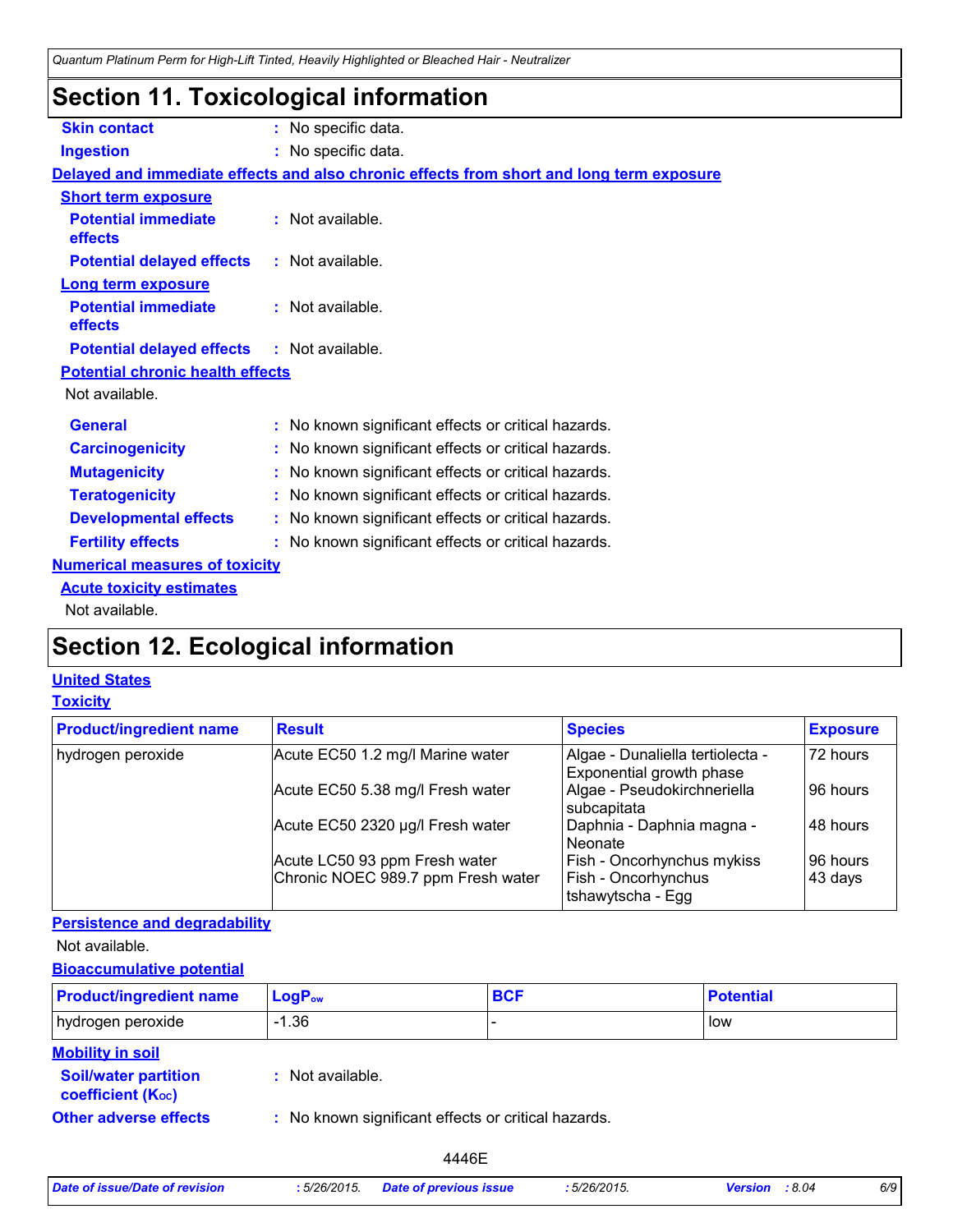*Quantum Platinum Perm for High-Lift Tinted, Heavily Highlighted or Bleached Hair - Neutralizer*

### **Section 13. Disposal considerations**

#### **Disposal methods :**

Disposal of this product, solutions and any by-products should at all times comply with the requirements of environmental protection and waste disposal legislation and any regional local authority requirements.

### **Section 14. Transport information**

| <b>Regulatory</b><br>information       | <b>UN number</b>         | <b>Proper shipping name</b> | <b>Classes</b> |   | <b>PG*</b> Label | <b>Additional</b><br>information |
|----------------------------------------|--------------------------|-----------------------------|----------------|---|------------------|----------------------------------|
| <b>DOT Classification</b>              | Not<br>regulated.        |                             |                | ÷ |                  |                                  |
| <b>TDG Classification</b>              | <b>Not</b><br>regulated. |                             |                |   |                  |                                  |
| <b>Mexico</b><br><b>Classification</b> | Not<br>regulated.        |                             |                | ۳ |                  |                                  |
| <b>ADR/RID Class</b>                   | Not<br>regulated.        |                             |                |   |                  |                                  |
| <b>IMDG Class</b>                      | Not<br>regulated.        |                             |                |   |                  |                                  |
| <b>IATA-DGR Class</b>                  | Not<br>regulated.        |                             |                |   |                  |                                  |

PG\* : Packing group

### **Section 15. Regulatory information**

| <b>U.S. Federal regulations</b>                                                   | $:$ TSCA 8(a) PAIR: decamethyltetrasiloxane; 2-benzylideneheptanal; 2-(4-tert-butylbenzyl)<br>propionaldehyde; α-hexylcinnamaldehyde |
|-----------------------------------------------------------------------------------|--------------------------------------------------------------------------------------------------------------------------------------|
|                                                                                   | TSCA 8(a) CDR Exempt/Partial exemption: Not determined                                                                               |
|                                                                                   | United States inventory (TSCA 8b): Not determined.                                                                                   |
|                                                                                   | Clean Water Act (CWA) 311: Phosphoric acid, solution                                                                                 |
| <b>Clean Air Act Section 112</b><br>(b) Hazardous Air<br><b>Pollutants (HAPS)</b> | : Not listed                                                                                                                         |
| <b>Clean Air Act Section 602</b><br><b>Class I Substances</b>                     | : Not listed                                                                                                                         |
| <b>Clean Air Act Section 602</b><br><b>Class II Substances</b>                    | : Not listed                                                                                                                         |
| <b>DEA List I Chemicals</b><br>(Precursor Chemicals)                              | : Not listed                                                                                                                         |
| <b>DEA List II Chemicals</b><br><b>(Essential Chemicals)</b>                      | : Not listed                                                                                                                         |
| <b>SARA 302/304</b>                                                               |                                                                                                                                      |
| <b>Composition/information on ingredients</b>                                     |                                                                                                                                      |

|                   |               |                  | <b>SARA 302 TPQ</b> |           |                  | <b>SARA 304 RQ</b> |  |
|-------------------|---------------|------------------|---------------------|-----------|------------------|--------------------|--|
| <b>Name</b>       | $\frac{9}{6}$ | <b>EHS</b> (lbs) |                     | (gallons) | $(\mathsf{lbs})$ | (gallons)          |  |
| hydrogen peroxide | 2.18          | Yes.             | 1000                | 106.1     | 1000             | 106.1              |  |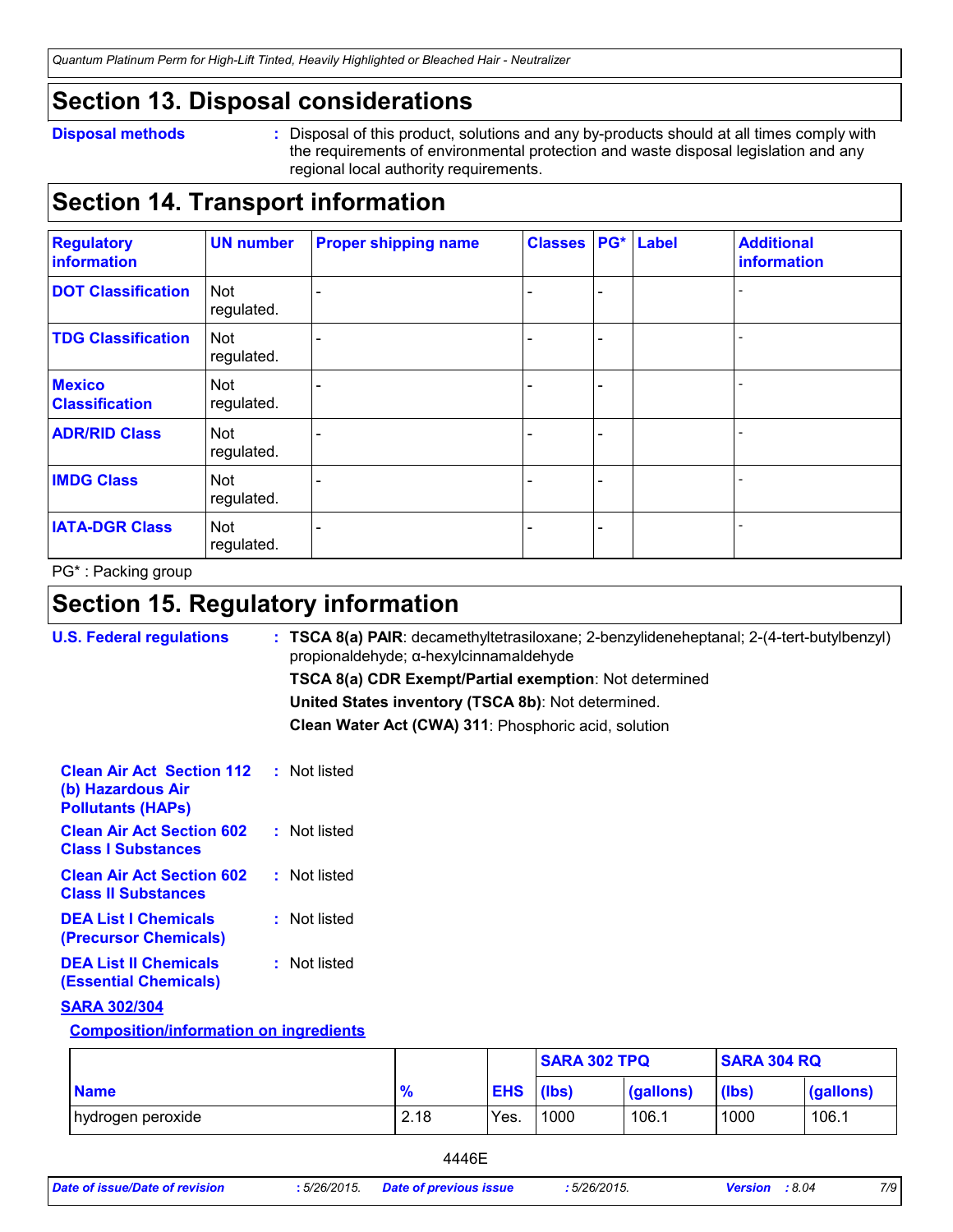### **Section 15. Regulatory information**

**SARA 304 RQ :** 45861 lbs / 20820.9 kg [3437.7 gal / 13013.1 L]

**SARA 311/312**

**Classification :** Not applicable.

#### **Composition/information on ingredients**

| <b>Name</b>       | $\frac{9}{6}$ | <b>Fire</b> | <b>Sudden</b><br>hazard release of<br><b>pressure</b> | <b>Reactive</b> | <b>Immediate</b><br>(acute)<br>health<br>hazard | <b>Delayed</b><br>(chronic)<br>health<br>hazard |
|-------------------|---------------|-------------|-------------------------------------------------------|-----------------|-------------------------------------------------|-------------------------------------------------|
| hydrogen peroxide | 2.18          | No.         | No.                                                   | No.             | Yes.                                            | No.                                             |

#### **State regulations**

**Massachusetts :**

- The following components are listed: HYDROGEN PEROXIDE
- 
- **New York :** The following components are listed: Hydrogen peroxide
- **New Jersey :** The following components are listed: HYDROGEN PEROXIDE
- 
- **Pennsylvania :** None of the components are listed.

#### **California Prop. 65**

CALIFORNIA PROPOSITION 65: The following statement is made in order to comply with the California Safe Drinking Water and Toxic Enforcement Act of 1986. This product is not known to the State of California to cause cancer.

#### Not available.

#### **International regulations**

**Chemical Weapon Convention List Schedules I, II & III Chemicals**

Not listed.

#### **Montreal Protocol (Annexes A, B, C, E)**

Not listed.

#### **Stockholm Convention on Persistent Organic Pollutants**

Not listed.

#### **Rotterdam Convention on Prior Inform Consent (PIC)**

Not listed.

#### **UNECE Aarhus Protocol on POPs and Heavy Metals**

Not listed.

#### **Canada**

| <b>WHMIS (Canada)</b>        | : Not controlled under WHMIS (Canada). |
|------------------------------|----------------------------------------|
| <b>Canadian lists</b>        |                                        |
| <b>Canadian NPRI</b>         | : None of the components are listed.   |
| <b>CEPA Toxic substances</b> | : None of the components are listed.   |
| <b>Canada inventory</b>      | : Not determined.                      |

**This product has been classified in accordance with the hazard criteria of the Controlled Products Regulations and the MSDS contains all the information required by the Controlled Products Regulations.**

#### **Mexico**

**Classification :**